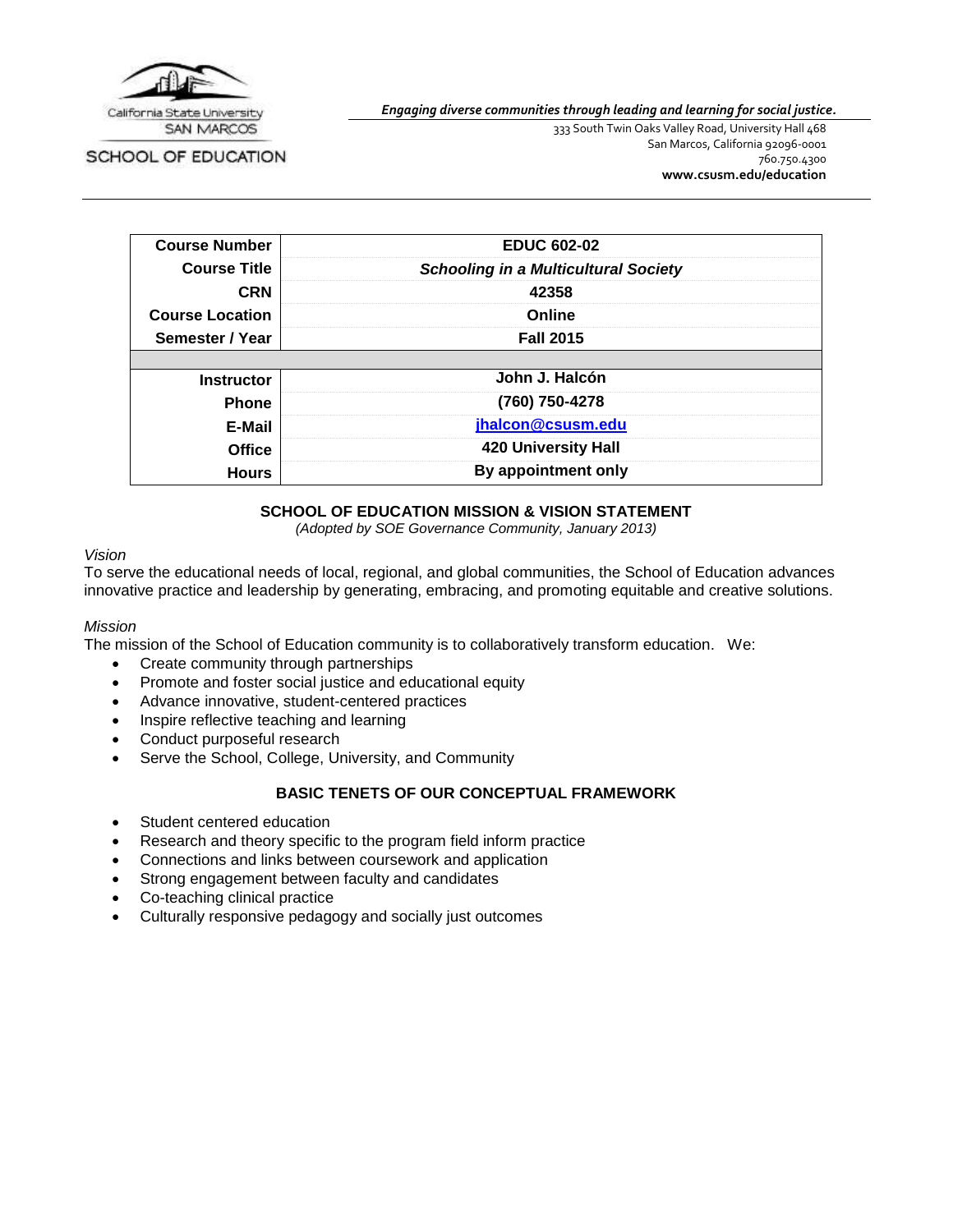"The function of education is to teach one to think intensively and to think critically."

# **Table of Contents**

| RUBRICS. |  |
|----------|--|
|          |  |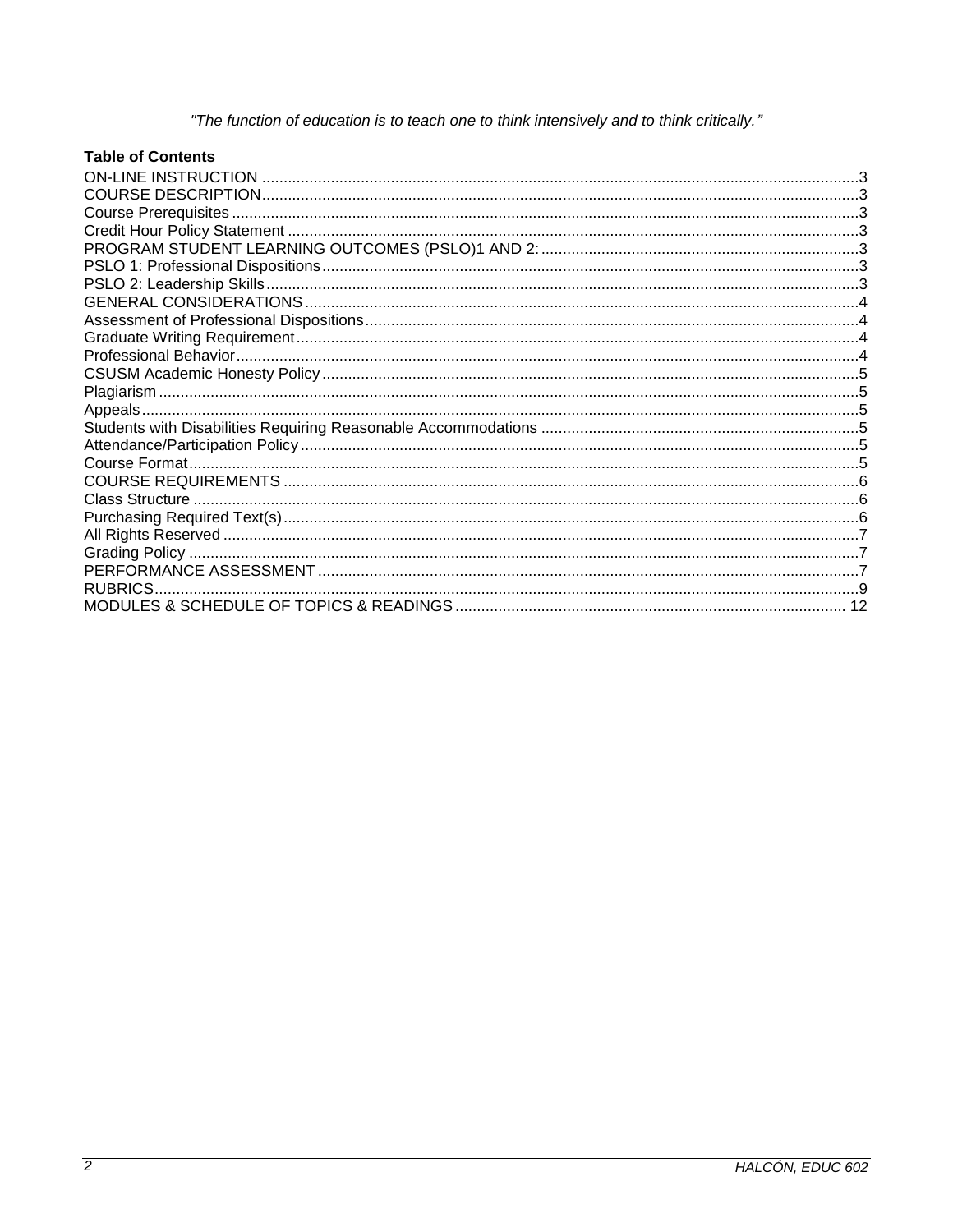## **ON-LINE INSTRUCTION**

<span id="page-2-0"></span>This is a Distance-delivered class-**ON-LINE ONLY**, with modifications as needed to accommodate individual students. Delivery of instruction is different, more time consuming, and requires more discipline from the learner than traditional face-to-face (f2f) instruction.

The **ON-LINE ONLY** platform requires more attention to the work at hand on the part of the student. All modules are designed to allow students to work independently with adequate time to prepare for a robust class discussion through Cougar Courses, CSUSM's Moodle platform. Robust discussion and interaction with each other, **ON-LINE,** is the heart of the class.

I will be available for personal support and guidance. I expect that each student will have read the course material thoroughly and be prepared to discuss class readings with their peers, and me. As the semester progresses, I will monitor your progress, check your understanding of the material, and that you are in compliance with your major area of study for the development of your class project (refer to Rubric #2).

## **COURSE DESCRIPTION**

<span id="page-2-1"></span>**Schooling in a Multicultural Society**-An introduction to issues of schooling in a multicultural society. Includes an overview of multicultural education and address areas of study such as: culture and cognition, diversity and exceptionality, intercultural communication, cross-cultural competence, the psychology of personal prejudice, and curriculum and teaching in multicultural contexts.

#### <span id="page-2-2"></span>**Course Prerequisites**

(For School of Education courses, admission to the program is considered a prerequisite).

## <span id="page-2-3"></span>**Credit Hour Policy Statement**

Per the University Credit Hour Policy:

 Students enrolled in courses that are entirely on-line, may expect a minimum time of at least 45 hours for each unit of credit.

## **PROGRAM STUDENT LEARNING OUTCOMES (PSLO)1 AND 2:**

## <span id="page-2-5"></span><span id="page-2-4"></span>**PSLO 1: Professional Dispositions**

*Demonstrate interaction and communication skills that reflect professional dispositions and ethics, such as respect for diversity, educational equity, collaboration, and social justice.* In the General Option MA Program PSLO 1 is assessed using a Professional Disposition Rubric. The General Option Master of Arts Program assesses candidates' professional dispositions six times over the course of the program (in EDUC 602, 622 and prior to enrollment in EDUC 698). The assessments include self-assessment as well and course instructor ratings. Candidates must complete this PSLO before advancing to candidacy and enrolling in EDUC 698. See instructions in syllabus.

## <span id="page-2-6"></span>**PSLO 2: Leadership Skills**

*Apply leadership skills to advance the profession.* In the General Option MA Program, PSLO 2 is assessed in EDUC 602's Social Justice Action Plan Assignment using a rubric provided in the course syllabus.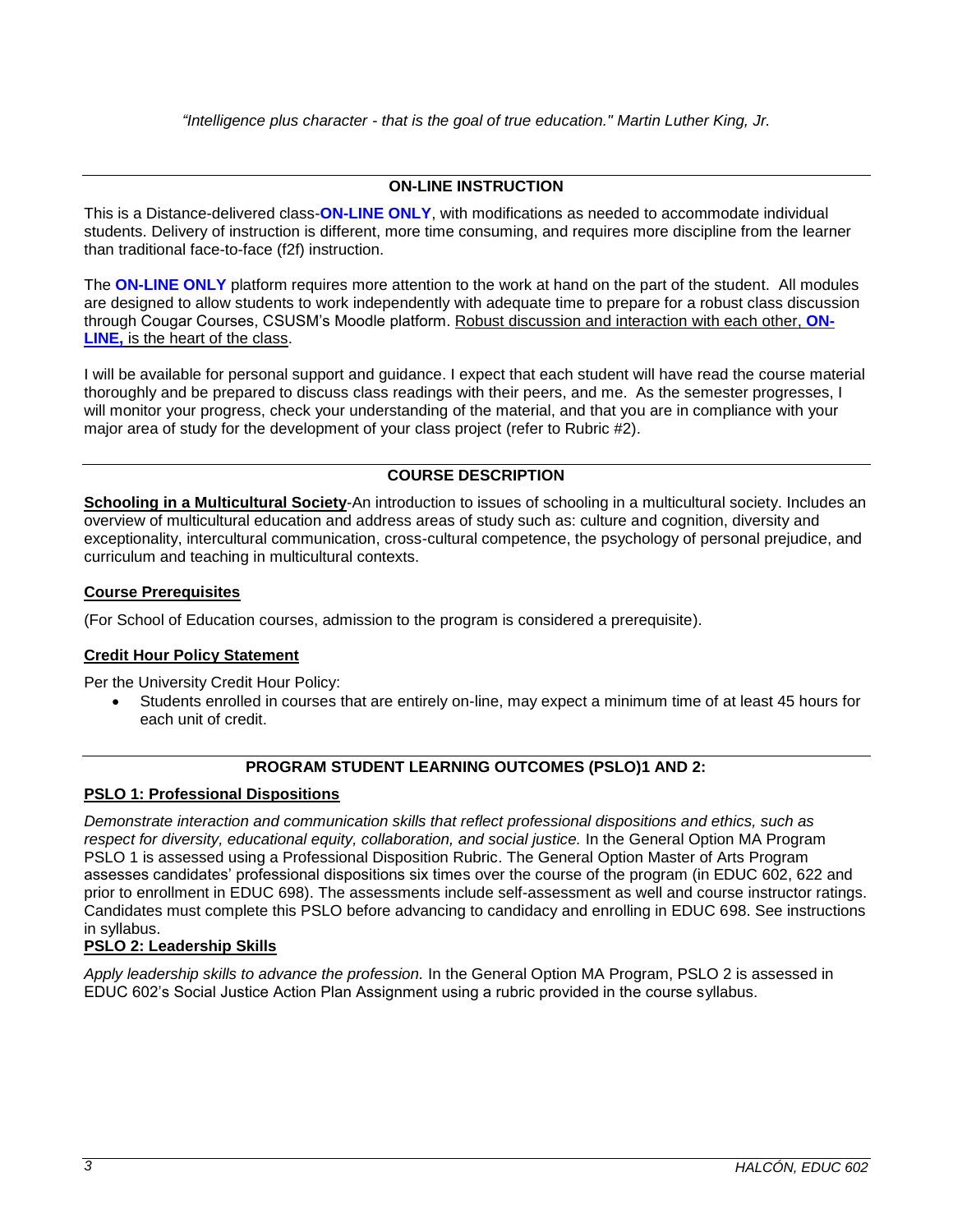## **GENERAL CONSIDERATIONS**

# <span id="page-3-1"></span><span id="page-3-0"></span>**Assessment of Professional Dispositions**

Assessing a candidate's dispositions within a professional preparation program is recognition that teaching and working with learners of all ages requires not only specific content knowledge and pedagogical skills, but positive attitudes about multiple dimensions of the profession. The School of Education has identified six dispositions – social justice and equity, collaboration, critical thinking, professional ethics, reflective teaching and learning, and life-long learning — and developed an assessment rubric. For each dispositional element, there are four levels of performance at the Master's level - *unacceptable*, *approaches target, meets target*, and *advanced target*. The description and rubric for the four levels of performance offer measurable behaviors and examples.

The assessment is designed to provide candidates with ongoing feedback for their growth in professional dispositions and includes self-assessments by the candidate. The dispositions and rubric are presented, explained and assessed in at least two designated courses (EDUC 602 and 622) in the General Option Master of Arts in Education Program and again prior to advancement to candidacy and enrollment in EDUC 698. Based upon assessment feedback, candidates will compose a reflection and an action plan for improvement. Candidates are expected to meet the level of *advanced target*. Candidates who have fulfilled or will fulfill the Professional Disposition requirement as part of Education Specialist or Administrative Services credential coursework are exempt from the assessment of professional dispositions EDUC 602 and EDUC 622. For these candidates, verification of this requirement will still be required prior to advancement to candidacy. EDUC 602 addresses

## <span id="page-3-2"></span>**Graduate Writing Requirement**

The California State University maintains a Graduation Writing Assessment Requirement (GWAR) for master's students, to be completed before Advancement to Candidacy can be approved. A student may satisfy the graduate writing requirement with a paper that receives a passing score as described in the GWAR Rubric. Toward the goal of providing opportunity for graduate students in the School of Education to satisfy the writing requirement, all papers in all graduate classes must adhere to the rules of style (for writing and format style) detailed in the Publication Manual of the American Psychological Association, 6th Ed. (2009). This is a required textbook for all CSUSM SOE graduate courses.

## <span id="page-3-3"></span>**Professional Behavior**

The College of Education Mission Statement and Professional Standards (as stated above) are the driving force behind all readings and activity related to this class. This course **WILL** address sensitive and controversial topics. We will explore these topics together and strive to expand our understanding as we consider the diverse lenses through which we view educational issues.

All students are expected to behave professionally at all times. Professional behavior is defined herein as one that *consistently* demonstrates integrity, responsibility, tolerance, and respect for self and others. All students are expected to listen to different opinions, consider and reflect on other points of view, and deal proactively with constructive criticism. Unprofessional behavior is grounds for review of the candidate's continued participation in this course and/or program progress.

**NOTE:** *Since this is an ON LINE ONLY course, FLAMING of students will not be tolerated. "Flaming*"--"*the act of posting deliberately hostile messages on the Internet*"-(Wikipedia, 2013), *also know as bashing, and is* [hostile](http://en.wikipedia.org/wiki/Hostile) and/or an insulting interaction between Internet users, often involving the use of [profanity.](http://en.wikipedia.org/wiki/Profanity)

*Flaming usually occurs in the social context of an Internet forum by email and on [video-sharing websites.](http://en.wikipedia.org/wiki/Video_hosting_service) It is frequently the result of the discussion of heated real-world issues such as politics, religion, and philosophy, or of issues that polarize subpopulations, but can also be provoked by seemingly trivial differences.*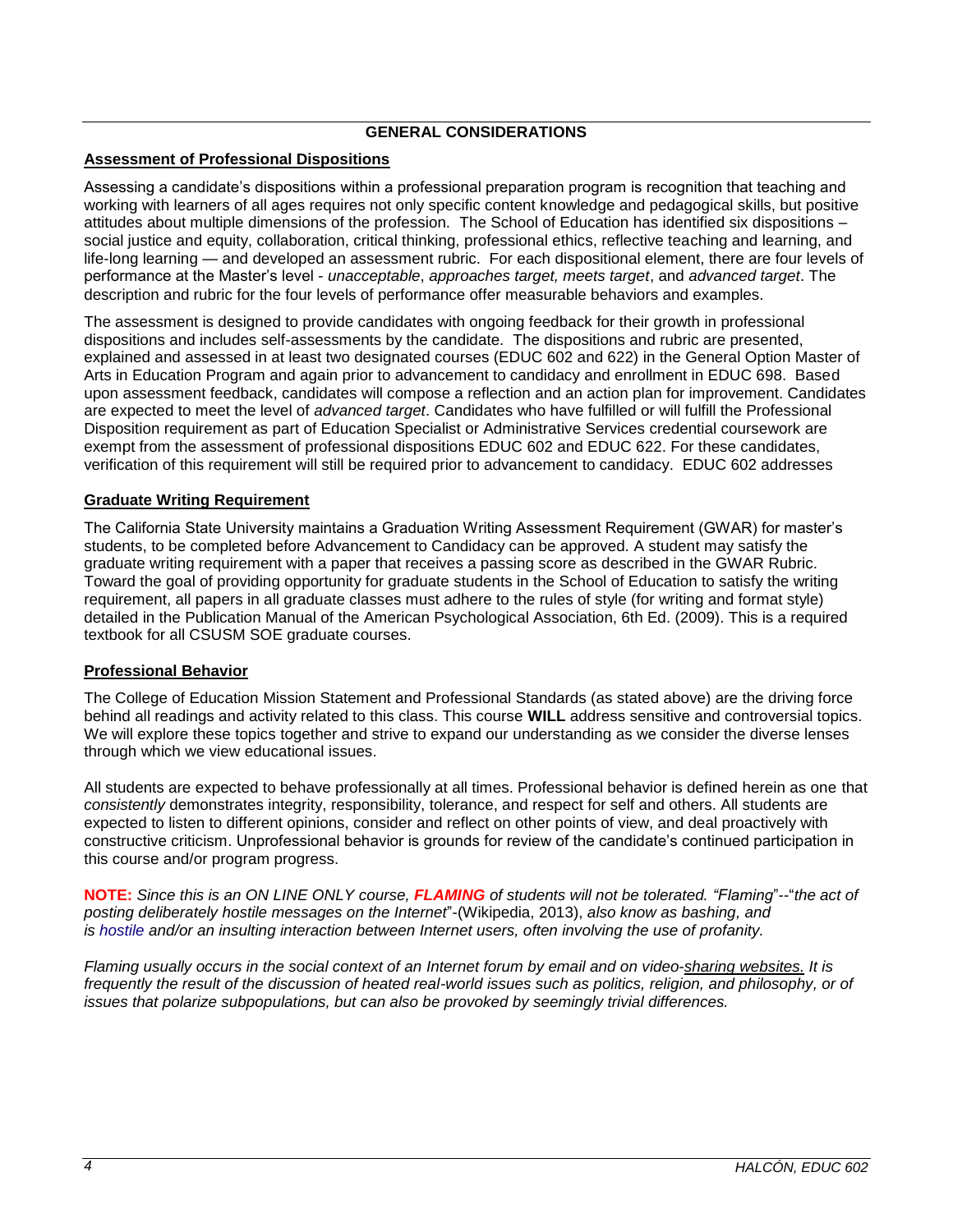## <span id="page-4-0"></span>**CSUSM Academic Honesty Policy**

Students will be expected to adhere to standards of academic honesty and integrity, as outlined in the Student Academic Honesty Policy. All assignments must be original work, clear and error-free. All ideas/material that are borrowed from other sources must have appropriate references to the original sources. Any quoted material should give credit to the source and be punctuated accordingly.

Academic Honesty and Integrity: Students are responsible for honest completion and representation of their work. Your course catalog details the ethical standards and penalties for infractions. There will be zero tolerance for infractions. If you believe there has been an infraction by someone in the class, please bring it to the instructor's attention. The instructor reserves the right to discipline any student for academic dishonesty, in accordance with the general rules and regulations of the university. Disciplinary action may include the lowering of grades and/or the assignment of a failing grade for an exam, assignment, or the class as a whole.

Incidents of Academic Dishonesty will be reported to the Dean of Students. Sanctions at the University level may include suspension or expulsion from the University.

<span id="page-4-1"></span>Refer to the full Academic Honesty Policy at: [http://www.csusm.edu/policies/active/documents/Academic\\_Honesty\\_Policy.html](http://www.csusm.edu/policies/active/documents/Academic_Honesty_Policy.html)

#### **Plagiarism**

As an educator, it is expected that each candidate (course participant) will do his/her own work, and contribute equally to group projects and processes. Plagiarism or cheating is unacceptable under any circumstances. If you are in doubt about whether your work is paraphrased or plagiarized see the Plagiarism Prevention for Students website [http://library.csusm.edu/plagiarism/index.html.](http://library.csusm.edu/plagiarism/index.html) If there are questions about academic honesty, please consult the University catalog.

#### <span id="page-4-2"></span>**Appeals**

Every student has the right for redress of grievances incurred in the context of any class. Disputes may be resolved informally with your Professor, or, should you not be satisfied with the resolution proposed, through a formal appeal process. For the latter, consult the Dean, SOE, Associate Dean, or Program Director. **Note:** *Appeals begin with your Professor.*

#### <span id="page-4-3"></span>**Students with Disabilities Requiring Reasonable Accommodations**

Students with disabilities who require reasonable accommodations must be approved for services by providing appropriate and recent documentation to the Office of Disabled Student Services (DSS). This office is located in Craven Hall 4300, and can be contacted by phone at (760) 750-4905, or TTY (760) 750-4909. Students authorized by DSS to receive reasonable accommodations should meet with their instructor during office hours or, in order to ensure confidentiality, in a more private setting.

## <span id="page-4-4"></span>**Attendance/Participation Policy**

Students are expected to participate actively in their own learning. Since this is a **Distance Delivered Course**, students must be proactive about communicating with the instructor and their peers. All must complete their work by the end of the semester in which they take the course, unless otherwise given permission to extend.

## <span id="page-4-5"></span>**Course Format**

Remote, online (RO)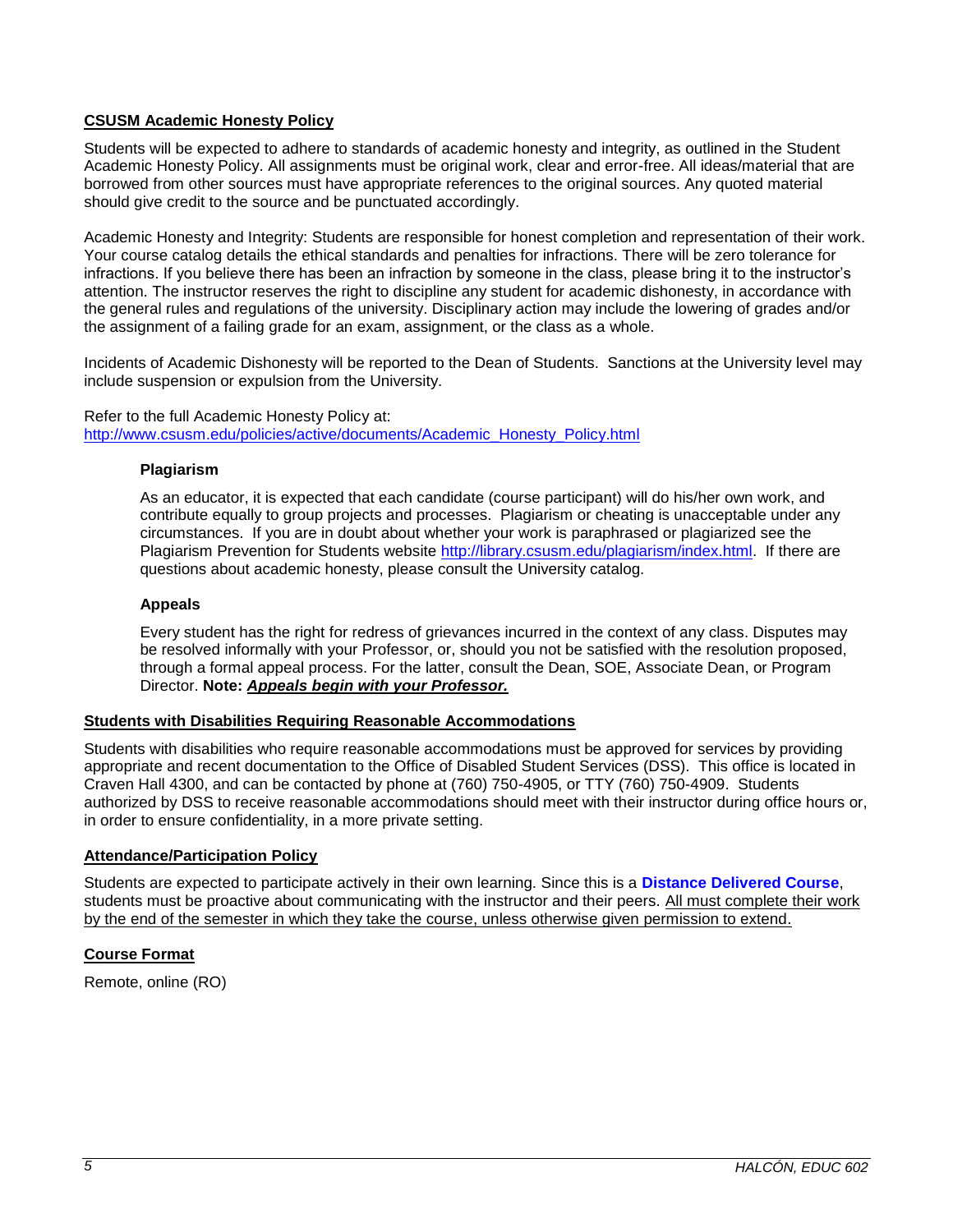# **COURSE REQUIREMENTS**

#### <span id="page-5-1"></span><span id="page-5-0"></span>**Class Structure**

This course is taught as a **Graduate-Level Seminar**, albeit, wholly On-line. Success in this course is dependent upon your being well prepared for a continuous discussion of the readings and postings. My role will be to "f*acilitate*" and/or to intervene or redirect your discussion(s) as necessary. **I WILL read every post!** This course is intended to develop your knowledge base about cultural diversity through the readings, on-line discussions, and assignments.

The learning is independent, though you are required to share your thoughts, ideas, and questions by participating with an asynchronous chat **(Cougar Courses)** and posting your ideas regularly for those enrolled in the class.

Technology is integrated into all instruction and assessment components of this course. You are expected to use **Cougar Courses**, a Moodle platform. Technology support is available in the Kellogg Library (ground floor) at the Academic Technology Help Desk @ 750-6505.

## <span id="page-5-2"></span>**Purchasing Required Text(s)**

I have tried to minimize the cost of textbooks by providing a reference to them on-line, through *Amazon.com.*  Because of the expense, I purposely **DID NOT** order textbooks from the campus bookstore.

All assigned books are available in paperback; *most* are downloadable to your tablets or iPads. Amazon offers used copies of each as well. Search for the best prices available.

**(NOTE:** *Electronic downloads tend to be less expensive than paperback or used copies. However, I'm told by knowledgeable colleagues, who have done so in the past that if you rent a textbook, it will disappear from your computer, ipad, or iphone, etc. within a week after the class ends.)*

**HINT: purchase the book you will be reading about two weeks in advance to insure that you receive them on time or to make plans for other sources in the event they are not available from Amazon**. I will have a complete set available in Kellogg library for 1 Day check out should you find this convenient, or necessary.

\*\*1. Spring, Joel (2010)-Deculturalization and the struggle for equality: A brief history of dominated cultures in the United States **(6th Edition)**. McGraw-Hill. Boston. [http://www.amazon.com/Deculturalization-Struggle-Equality](http://www.amazon.com/Deculturalization-Struggle-Equality-sixth-Text/dp/B005GWUVK6/ref=sr_1_4?s=books&ie=UTF8&qid=1357341555&sr=1-4&keywords=Deculturalization+and+the+Struggle+for+Equality)[sixth-Text/dp/B005GWUVK6/ref=sr\\_1\\_4?s=books&ie=UTF8&qid=1357341555&sr=1-](http://www.amazon.com/Deculturalization-Struggle-Equality-sixth-Text/dp/B005GWUVK6/ref=sr_1_4?s=books&ie=UTF8&qid=1357341555&sr=1-4&keywords=Deculturalization+and+the+Struggle+for+Equality) [4&keywords=Deculturalization+and+the+Struggle+for+Equality](http://www.amazon.com/Deculturalization-Struggle-Equality-sixth-Text/dp/B005GWUVK6/ref=sr_1_4?s=books&ie=UTF8&qid=1357341555&sr=1-4&keywords=Deculturalization+and+the+Struggle+for+Equality)

\*\*2. Howard, G. (2006). We can't teach what we don't know: White teachers, multiracial schools. **2 nd Edition**. Teachers College Press. New York. <http://www.amazon.com/Cant-Teach-What-Dont-Know/dp/0807746657>

\*\*3. Delpit, L. (1993). Other people's children: Cultural conflict in the classroom. **2 nd Edition**. The New Press. New York. [http://thenewpress.com/index.php?option=com\\_title&task=view\\_title&metaproductid=1179](http://thenewpress.com/index.php?option=com_title&task=view_title&metaproductid=1179)

\*\*4. González, N., L. Moll & C. Amanti (2009). Funds of knowledge: Theorizing practices in households, communities, and classrooms. Routledge. New York. [http://www.amazon.com/Funds-Knowledge-Theorizing-Communities](http://www.amazon.com/Funds-Knowledge-Theorizing-Communities-ebook/dp/B0020BUXC2/ref=sr_1_2?ie=UTF8&qid=1357341062&sr=8-2&keywords=funds+of+knowledge+theorizing+practices+in+households)[ebook/dp/B0020BUXC2/ref=sr\\_1\\_2?ie=UTF8&qid=1357341062&sr=8-](http://www.amazon.com/Funds-Knowledge-Theorizing-Communities-ebook/dp/B0020BUXC2/ref=sr_1_2?ie=UTF8&qid=1357341062&sr=8-2&keywords=funds+of+knowledge+theorizing+practices+in+households) [2&keywords=funds+of+knowledge+theorizing+practices+in+households](http://www.amazon.com/Funds-Knowledge-Theorizing-Communities-ebook/dp/B0020BUXC2/ref=sr_1_2?ie=UTF8&qid=1357341062&sr=8-2&keywords=funds+of+knowledge+theorizing+practices+in+households)

\*\*5. Reyes, M. & J. Halcón (2001). The best for our children: Critical perspectives on literacy for latino students. Teachers College Press. New York. [http://www.amazon.com/The-Best-Our-Children-](http://www.amazon.com/The-Best-Our-Children-Perspectives/dp/0807740063/ref=sr_1_1?ie=UTF8&qid=1357341364&sr=8-1&keywords=The+Best+for+our+children)[Perspectives/dp/0807740063/ref=sr\\_1\\_1?ie=UTF8&qid=1357341364&sr=8-](http://www.amazon.com/The-Best-Our-Children-Perspectives/dp/0807740063/ref=sr_1_1?ie=UTF8&qid=1357341364&sr=8-1&keywords=The+Best+for+our+children) [1&keywords=The+Best+for+our+children](http://www.amazon.com/The-Best-Our-Children-Perspectives/dp/0807740063/ref=sr_1_1?ie=UTF8&qid=1357341364&sr=8-1&keywords=The+Best+for+our+children)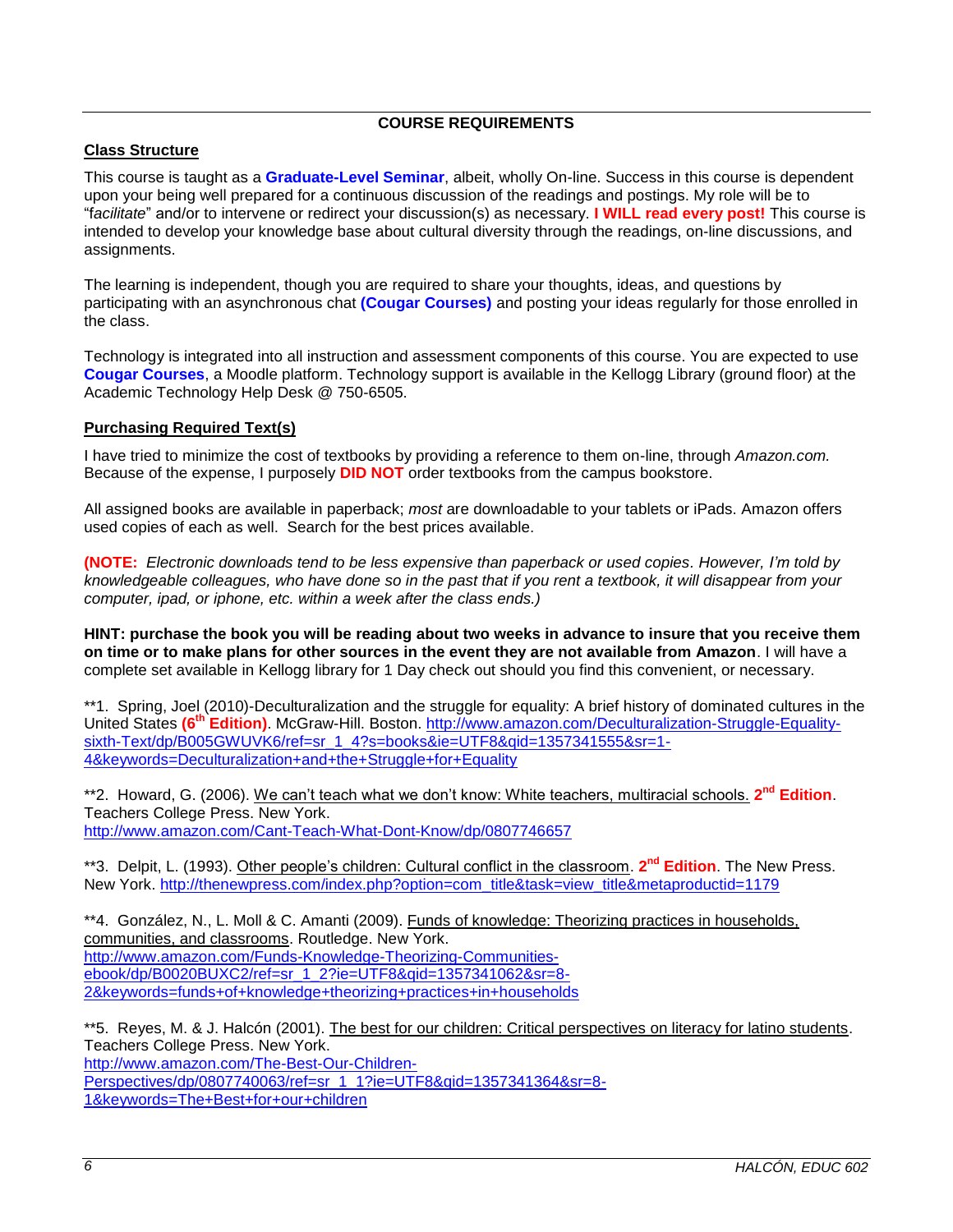\*\*6. Valenzuela, Angela (1999). Subtractive Schooling: US Mexican Youth and the Politics of Caring. **[http://www.amazon.com/Subtractive-Schooling-U-S--Mexican](http://www.amazon.com/Subtractive-Schooling-U-S--Mexican-http:/www.amazon.com/s/ref=nb_sb_ss_i_0_12?url=search-alias%3Dstripbooks&field-keywords=angela+valenzuela&sprefix=angela+valen%2Cstripbooks%2C167)**[http://www.amazon.com/s/ref=nb\\_sb\\_ss\\_i\\_0\\_12?url=search-alias%3Dstripbooks&field](http://www.amazon.com/Subtractive-Schooling-U-S--Mexican-http:/www.amazon.com/s/ref=nb_sb_ss_i_0_12?url=search-alias%3Dstripbooks&field-keywords=angela+valenzuela&sprefix=angela+valen%2Cstripbooks%2C167)**[keywords=angela+valenzuela&sprefix=angela+valen%2Cstripbooks%2C167](http://www.amazon.com/Subtractive-Schooling-U-S--Mexican-http:/www.amazon.com/s/ref=nb_sb_ss_i_0_12?url=search-alias%3Dstripbooks&field-keywords=angela+valenzuela&sprefix=angela+valen%2Cstripbooks%2C167)**

\*\*7. Chavez, Leo R. (2012). Shadowed Lives: Undocumented Immigrants in American Society (Case Studies in Cultural Anthropology.

**[http://www.amazon.com/gp/offer-listing/113358845X/ref=dp\\_olp\\_all\\_mbc?ie=UTF8&condition=all](http://www.amazon.com/gp/offer-listing/113358845X/ref=dp_olp_all_mbc?ie=UTF8&condition=all)** \*\*8. **Required of all CSUSM-SOE Graduate Students**. Publication Manuel of the American Psychological Association, (6<sup>th</sup> Ed.) 2009. Multiple copies on Amazon.com (\$10.35).

## <span id="page-6-0"></span>**All Rights Reserved**

*I reserve the right to change, add to, or delete any material or assignment from the course at any time.*

# <span id="page-6-1"></span>**Grading Policy**

All required work must be submitted on time. All work needs to reflect university level composition. All citations, where appropriate, will use APA format. Consult Library Services for the Publication *Manual of the American Psychological Association( 6th Ed.)* [www.apastyle.org/index.html.](http://www.apastyle.org/index.html)

# **PERFORMANCE ASSESSMENT**

<span id="page-6-2"></span>**There are 1000 points possible**. Your performance in class will be assessed along the following criteria:

- **1. Photo + Fill out form (50pts):** Students will post a recent photo to their Cougar Courses site by week 2. Additionally, they will fill out a BIO form for me to learn a bit about you **(Due: September 3rd).**
- **2. Asynchronous Discussion-FORUM (100 pts. X 3=300max)--**Students are required to participate in the class Discussion Forum (Cougar Courses). Your discussions should be introspective addressing issues, experiences, ideas, discussions, readings, & current events, related to the class.

**NO LESS** than twenty-one (21) substantial entries are required for a passing grade (C+) for this assignment. **(\*\*Refer to Rubric #1 below). DUE: On-going**

**3. Analysis\*\* of Reading MODULES-**Students will write a total of 7 short (3-4 pages) papers over the semester **(7x50pts=350)**. Each will be an *analysis\** of the readings for that week. **DUE: as assigned (at Modules 3,5,7,9,11,13, & 15)**.

*\*\*Analysis is the process of breaking a [complex topic](http://en.wikipedia.org/wiki/Complexity) or substance into smaller parts to gain a better understanding of it (Wikipedia, 2013).*

**4. A Social Justice Action Plan (100 pts.)** Students will develop a 4-5 pages Social justice Action Plan that specifically addresses your new understanding of critical pedagogy in relation to schooling in a multicultural society. Our readings of critical pedagogy will bring to the table new questions and concerns about your classroom, your students, your school, your district, or your overall professional work. Based on these questions, develop a specific action plan that you might enact in your professional role. Our discussions throughout the semester should help you identify issues about diversity in your classroom, among your students, your school, your district, the community and/or your overall professional work. Based on the issue you "name," you will develop a specific action plan that you can enact as a professional educator working towards social justice and equity. The 4-5 page final paper will discuss this action plan (to be posted on Cougar Courses). DUE: Dec 1.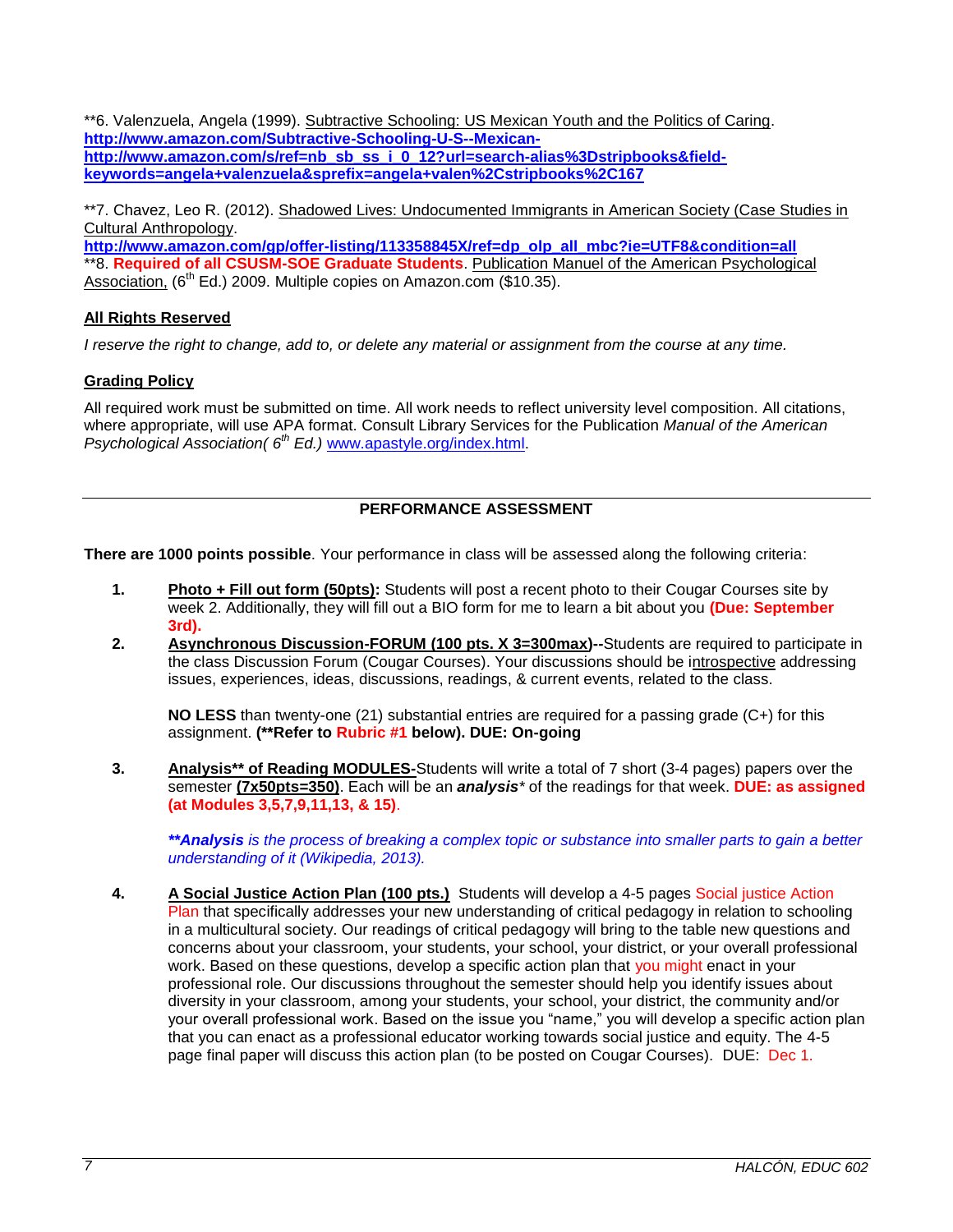- 5. Literacy Intervention Plan (200 pts. max)-Students will be responsible for submitting an individual Literacy Intervention Plan in a timely manner. (\*\* Refer to Rubric #3 below for specific instructions) DUE: Dec. 1.
- MA Professional Self-Assessment (no points)- This is a Program requirement. All students will self-assess their progress in EDUC 602 twice during the semester-Additional details to follow (more 6. on this as we get into the class).

\*\*\*\*\*\*\*\*\*\*\*\*\*\*\*\*\*\*\*\*\*\*\*\*\*\*\*\*\*\*\*\*\*\*\* \*\*\*\*\*\*\*\*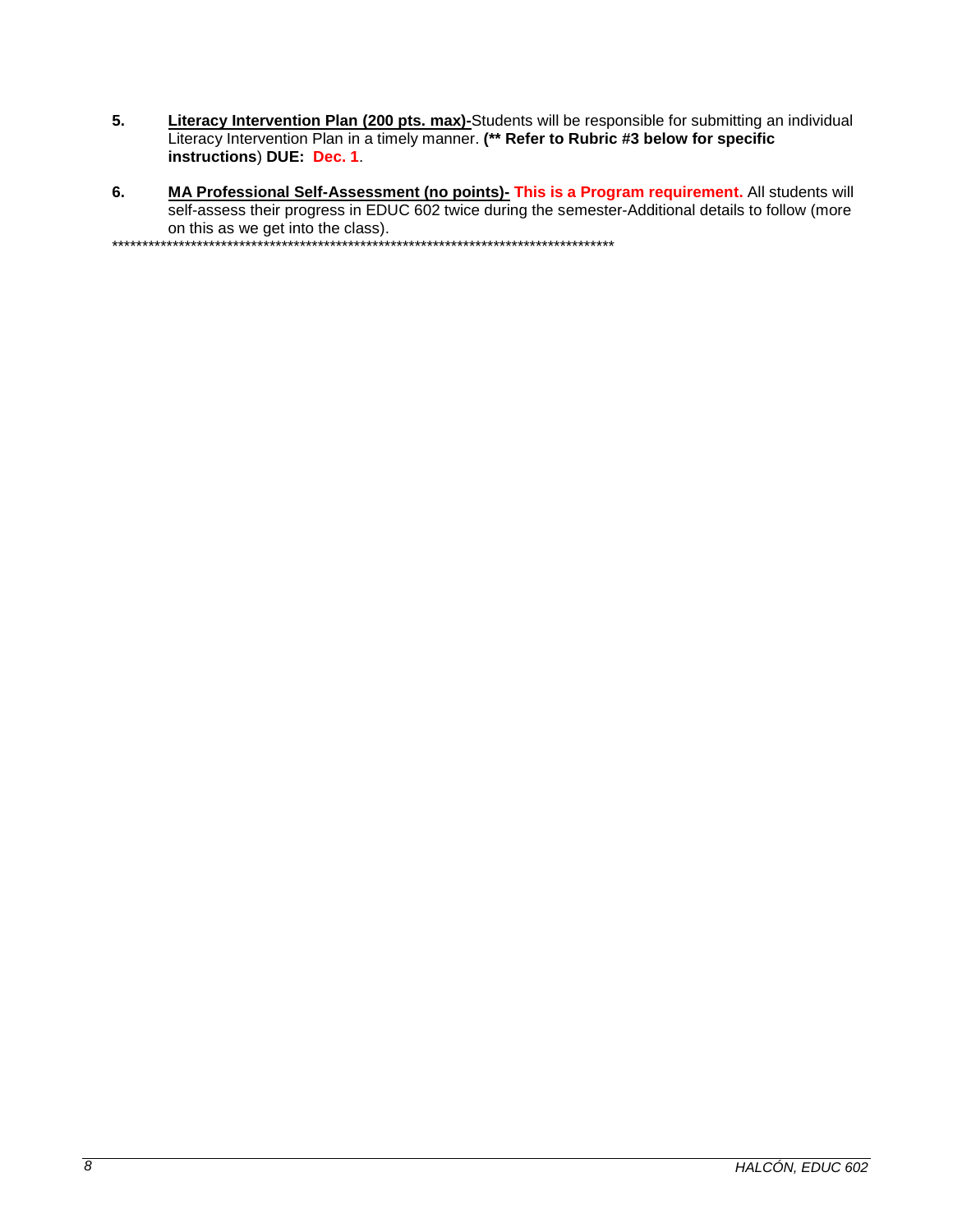## **RUBRICS**

<span id="page-8-0"></span>

| <b>Rubric #1</b>        | ** Asynchronous Discussion on Cougar Courses (Total 300 pts.) |                  |  |
|-------------------------|---------------------------------------------------------------|------------------|--|
| <b>Entries Required</b> |                                                               | Grade Equivalent |  |
| $*1-20$                 | entries-125 points                                            | C+               |  |
| $*21-29$                | entries-150 points                                            | B-               |  |
| $*30-34$                | entries-175 points                                            | B                |  |
| $*35-39$                | entries-200 points                                            | B+               |  |
| $*40-44$                | entries-225 points                                            | A-               |  |
| $*45-49$                | entries-250 points                                            | A                |  |
| $*50+$                  | entries-300 points                                            | A+               |  |

#### 

#### **Rubric #2**

#### \*\*Critical Pedagogy/Social Justice Action Plan (Total 100 pts.)

Your final project is to develop an individual professional action plan that specifically addresses your new understandings of critical pedagogy in relation to schooling in a multicultural society. Hopefully our readings of critical pedagogy will bring to the table new questions and concerns about your classroom, your students, your school, your district, or your overall professional work. Based on these questions, develop a specific action plan that you could enact in your professional role. Our discussions throughout the semester should help you identify issues about your classroom, your students, your school, your district, the community and/or your overall professional work. Based on the issue you "name," you will develop a specific action plan that you can enact as a professional educator working towards social justice and equity. The 3-4 page final paper will discuss this action plan. Our final session will consist of presentations of these action plans.

#### 

#### **Rubric #3**

#### \*\* A Literacy Intervention Plan (200 pts. max)

Instructions: You will each develop a Literacy Intervention Plan (12-15 pages) in the context of your major MA Program (1) Bilingual/Multicultural (CTEL Certification), (2) Special Education (Add On Level I credential), or, the (3.) the Reading Certificate for Literacy Masters Students. \*\*Non-declared majors enrolled in EDUC 602 will select one of the above major MA Programs to develop their plan. In all cases, you are responsible for consulting with your Program Chair to determine which program you have enrolled, or will enroll, in.

1. To begin, complete Step #1 below. This will serve as an Introduction to your final paper.

Step 1. Select a school site to conduct your study. Go to the California Department of Education Website and retrieve the following information about your school. Use the following link http://dq.cde.ca.gov/dataquest/

- a. Your school's 2014 Academic Performance Index (API) Growth Report.
- b. The number of socioeconomically disadvantaged learners at your site.<br>c. The number of English learners at your site.
- 
- d. The number of students with disabilities at your site.
- e. The number of any other numerically significant subgroups at your school (for whom there are data provided---e.g. Hispanic or Latino)

Step 2. Identify the MA program you are a part of, and select that program. Your Literacy Intervention Plan will evolve from one of the options below (Pick one below, either A, B or C). Indicate which option you have chosen in the title of your paper.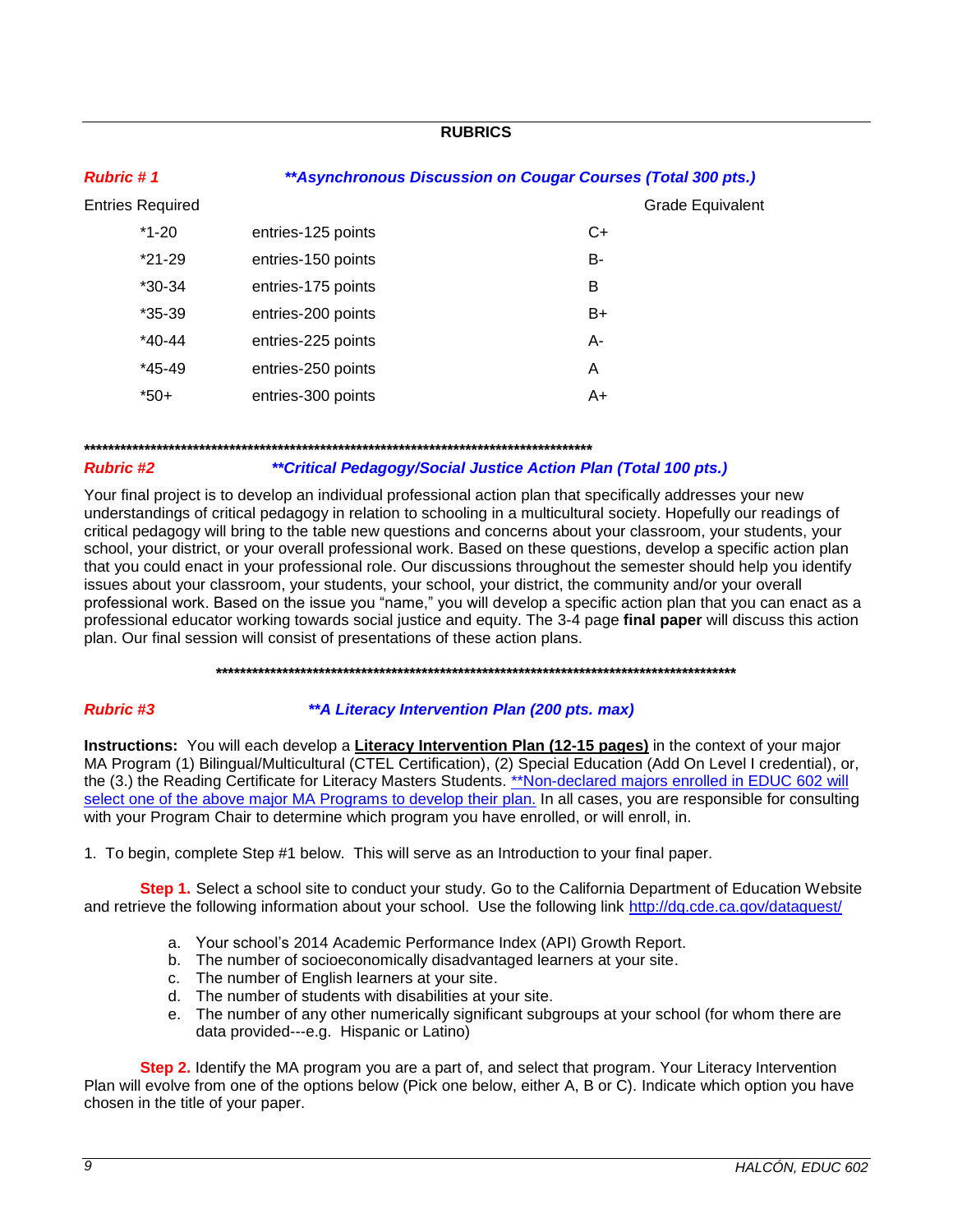*A. The CTEL* (California Teachers of English Learners) *Program<sup>1</sup>* , leading to CLAD certification, or

B An "Add On" Level I Mild/Moderate and Moderate/Severe Education Specialist Credential<sup>2</sup>, *for candidates who do not hold a SB 2042 preliminary credential or a CLAD certificate to fulfill CCTC requirements to authorized the candidate to provide to English learners 1) instruction for English language development and 2) specifically designed content instruction delivered in English, or.*

*C. The Reading Certificate <sup>3</sup> , requirements for Literacy Masters students.*

*NOTE: The purpose for this assignment is for you to look at student achievement of culturally and linguistically diverse students in your certificate/credential program over time to determine what happens to students within a system. The purpose is not to examine and criticize any school district. It is to look at opportunities made available to or denied children who are culturally and linguistically diverse.* 

\*\*Students enrolled in EDUC 602, but NOT enrolled in an MA Program will select one of the above major MA Programs to develop their plan.

# **Step 3.**

- **(a.) Components of the Literacy Intervention Plan** (you MUST address each of these):
- *1). Population:* Select a small group (no more than 5) of ethnically and/or linguistically diverse students in a grade level who have attended your school for at least three years. Do a review of their school history and success or lack of success.
- *2) Data collection*: Consider the following:
	- What do you know about the students' cultural and language backgrounds? Are there any social, economic and/or political factors you can identify that may impact the students' instruction?
	- Testing process when the students entered school. Were they tested? Which test was used? Tested in their primary Language? In English? What were the scores? What do the scores mean?
	- Placement issues. Where were the students placed? What kinds of classrooms?
	- Services received: What kind of services did the students receive? Were any referred to Special Education? Why? Are any in the SST process? Why? How many have been placed in special education?
	- Re-classification: Were the students ever re-classified? What process was followed and is typically followed in your district?
	- Look at the grades the students received over three years and look for patterns in terms of achievement. Match the history of each student with his/her present achievement. Are there differences? What growth occurred? Have their CELDT scores increased? Plateaued?
	- Analyze the data that you have collected and discuss how these students have progressed through the system.
	- Factors of retention: Were these students retained? How many? Why?

# **(b.) Writing Assignment (12-15 pages)**

Develop a literacy plan (listening, speaking, reading and writing) for these students. Your literacy plan should include the following information:

- 1. A description of the students involved in your research, including the data you collected about their cultural and language backgrounds, their families, their testing, their placements, etc.
- 2. A literacy plan based on the data you collected. What would you do to ensure equal access to grade level curriculum for these children?
- 3. Adopted materials used to support academic growth? What additional support do these students need? How will you ensure that will happen? What support
- 4. and accountability will be necessary to ensure equal access and success?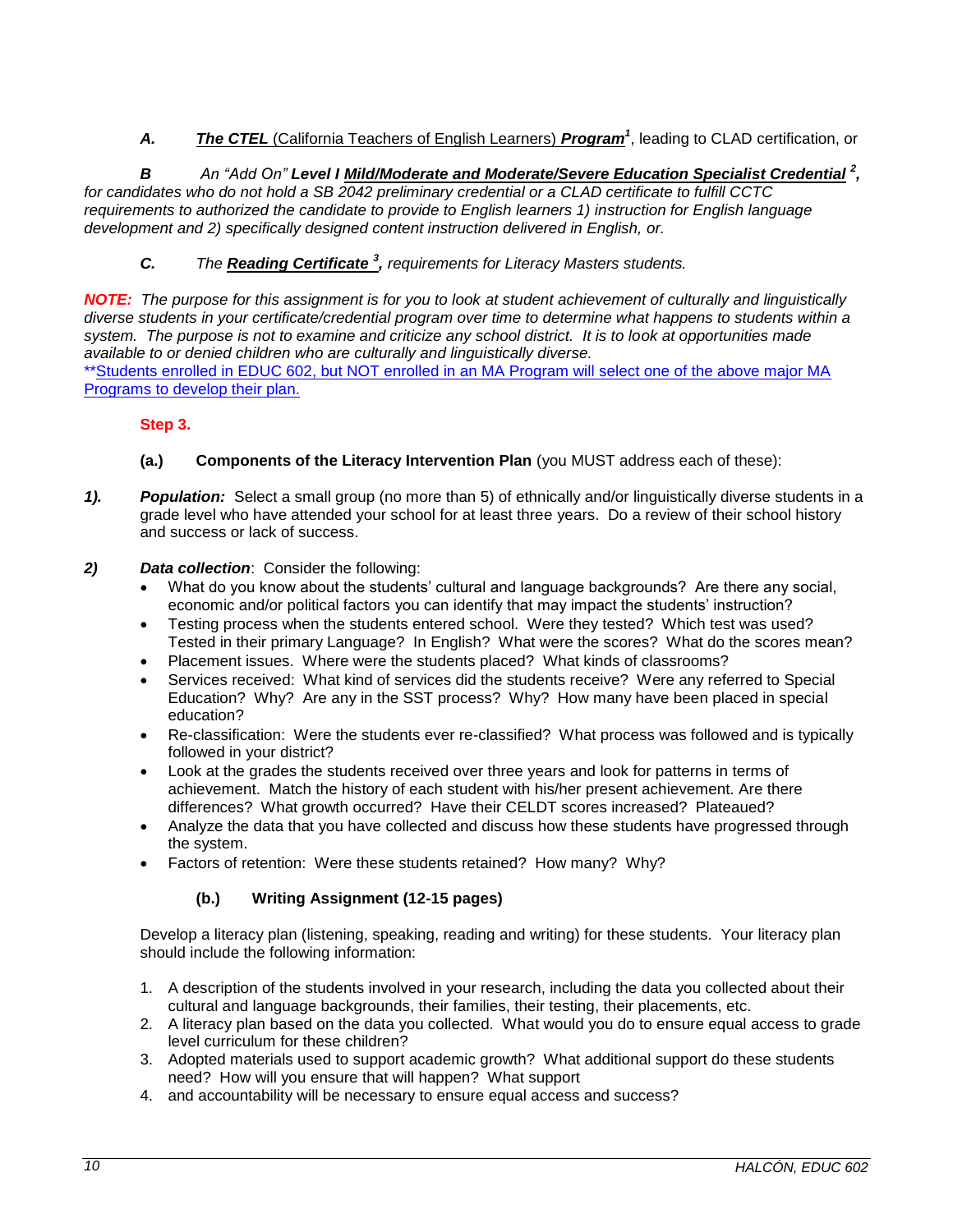- 5. A description of how you will communicate your literacy plan to the students'
- 6. A reflection of what you learned about yourself (cultural beliefs, attitudes and assumptions) while developing your literacy plan in regards to the English learners and their families.

\*\*\*\*\*\*\*\*\*\*\*\*\*\*\*\*\*\*\*\*\*\*\*\*\*\*\*\*\*\*\*\*\*\*\*\*\*\*\*\*\*\*\*\*\*\*\*\*\*\*\*\*\*\*\*\*\*\*\*\*\*\*\*\*\*\*\*\*\*\*\*\*\*\*\*\*\*\*

#### *Rubric #4 \*\*Rubric Scale for Grading ELD Literacy Intervention Plan*

| <b>Criteria</b>                                                                                                                                                       | <b>Developing</b>                                                                                                                                                                                                                                                                                                                                                                     | Approaching                                                                                                                                                                                                                                                                                                                                                                  | <b>Meets</b>                                                                                                                                                                                                                                                                                                                                                                          |
|-----------------------------------------------------------------------------------------------------------------------------------------------------------------------|---------------------------------------------------------------------------------------------------------------------------------------------------------------------------------------------------------------------------------------------------------------------------------------------------------------------------------------------------------------------------------------|------------------------------------------------------------------------------------------------------------------------------------------------------------------------------------------------------------------------------------------------------------------------------------------------------------------------------------------------------------------------------|---------------------------------------------------------------------------------------------------------------------------------------------------------------------------------------------------------------------------------------------------------------------------------------------------------------------------------------------------------------------------------------|
| <b>Student</b><br>provided<br>information<br>on the<br>population<br>of English<br><b>learners</b><br>addressed in<br>the plan.                                       | Lack of information provided on<br>the students' backgrounds -<br>academic and personal. Little<br>or no information provided to<br>indicate the students' EL<br>proficiency level(s) in the<br>language areas, specific<br>academic needs, and other<br>factors impacting the students'<br>learning.                                                                                 | Some information provided<br>on the students' backgrounds<br>- academic and personal.<br>Some information provided to<br>indicate the students' EL<br>proficiency level(s) in the<br>language areas, specific<br>academic needs, and other<br>factors impacting the<br>students' learning.                                                                                   | <b>Extensive information provided</b><br>on the students' backgrounds -<br>academic and personal.<br><b>Extensive information provided</b><br>to indicate the students' EL<br>proficiency level(s) in the<br>language areas, specific<br>academic needs, and other<br>factors impacting the students'<br>learning.                                                                    |
| <b>Student</b><br>collected<br>and<br>analyzed<br>data on the<br><b>English</b><br>learners for<br>whom the<br>plan is<br>written.                                    | Little or no data was collected<br>on the English learners<br>regarding; testing process,<br>placement issues, services<br>received, re-classification (if<br>applicable), retention (if<br>applicable), achievement data<br>including test (CELDT, CST,<br>etc.) scores and grades. Little<br>or no analysis of the data<br>provided to inform the literacy<br>intervention plan(s). | Some data was collected on<br>the English learners<br>regarding; testing process,<br>placement issues, services<br>received, re-classification (if<br>applicable), retention (if<br>applicable), achievement data<br>including test (CELDT, CST,<br>etc.) scores and grades.<br><b>Some</b> analysis of the data<br>provided to inform the literacy<br>intervention plan(s). | <b>Extensive data was collected</b><br>on the English learners<br>regarding; testing process,<br>placement issues, services<br>received, re-classification (if<br>applicable), retention (if<br>applicable), achievement data<br>including test (CELDT, CST,<br>etc.) scores and grades. In<br>depth analysis of the data<br>provided to inform the literacy<br>intervention plan(s). |
| Student's<br><b>ELD Literacy</b><br><b>Intervention</b><br>Plan<br>addressed<br>all four<br>language<br>areas<br>(listening,<br>speaking,<br>reading and<br>writing). | The literacy intervention plan(s)<br>contain little or no discussion<br>or presentation of how it<br>addresses the students' specific<br>listening, speaking, reading and<br>writing proficiency development.<br>Little or no presentation of<br>instructional strategies and<br>student activities that address<br>students' needs in all four<br>language areas.                    | The literacy intervention<br>plan(s) contain some<br>discussion or presentation of<br>how it addresses the<br>students' specific listening,<br>speaking, reading and writing<br>proficiency development.<br>Some presentation of<br>instructional strategies and<br>student activities that address<br>students' needs in all four<br>language areas.                        | The literacy intervention plan(s)<br>contain extensive discussion<br>or presentation of how it<br>addresses the students'<br>specific listening, speaking,<br>reading and writing proficiency<br>development. Extensive<br>presentation of instructional<br>strategies and student activities<br>that address students' needs in<br>all four language areas.                          |
| Student's<br><b>ELD Literacy</b><br><b>Intervention</b><br>Plan<br>addressed<br>how ELs will<br>have access<br>to grade<br>level (core)<br>curriculum.                | The literacy intervention plan(s)<br>contain little or no discussion<br>or presentation of how ELs<br>have equitable access to grade<br>level, state-adopted curriculum.<br>There is little or no evidence<br>that state-adopted materials<br>and/or supplemental materials<br>are used in the plan to support<br>ELs' academic growth.                                               | The literacy intervention<br>plan(s) contain some<br>discussion or presentation of<br>how ELs have equitable<br>access to grade level, state-<br>adopted curriculum. There is<br>some evidence that state-<br>adopted materials and/or<br>supplemental materials are<br>used in the plan to support<br>ELs' academic growth.                                                 | The literacy intervention plan(s)<br>contain extensive discussion<br>or presentation of how ELs<br>have equitable access to grade<br>level, state-adopted curriculum.<br>There is extensive evidence<br>that state-adopted materials<br>and/or supplemental materials<br>are used in the plan to support<br>ELs' academic growth.                                                     |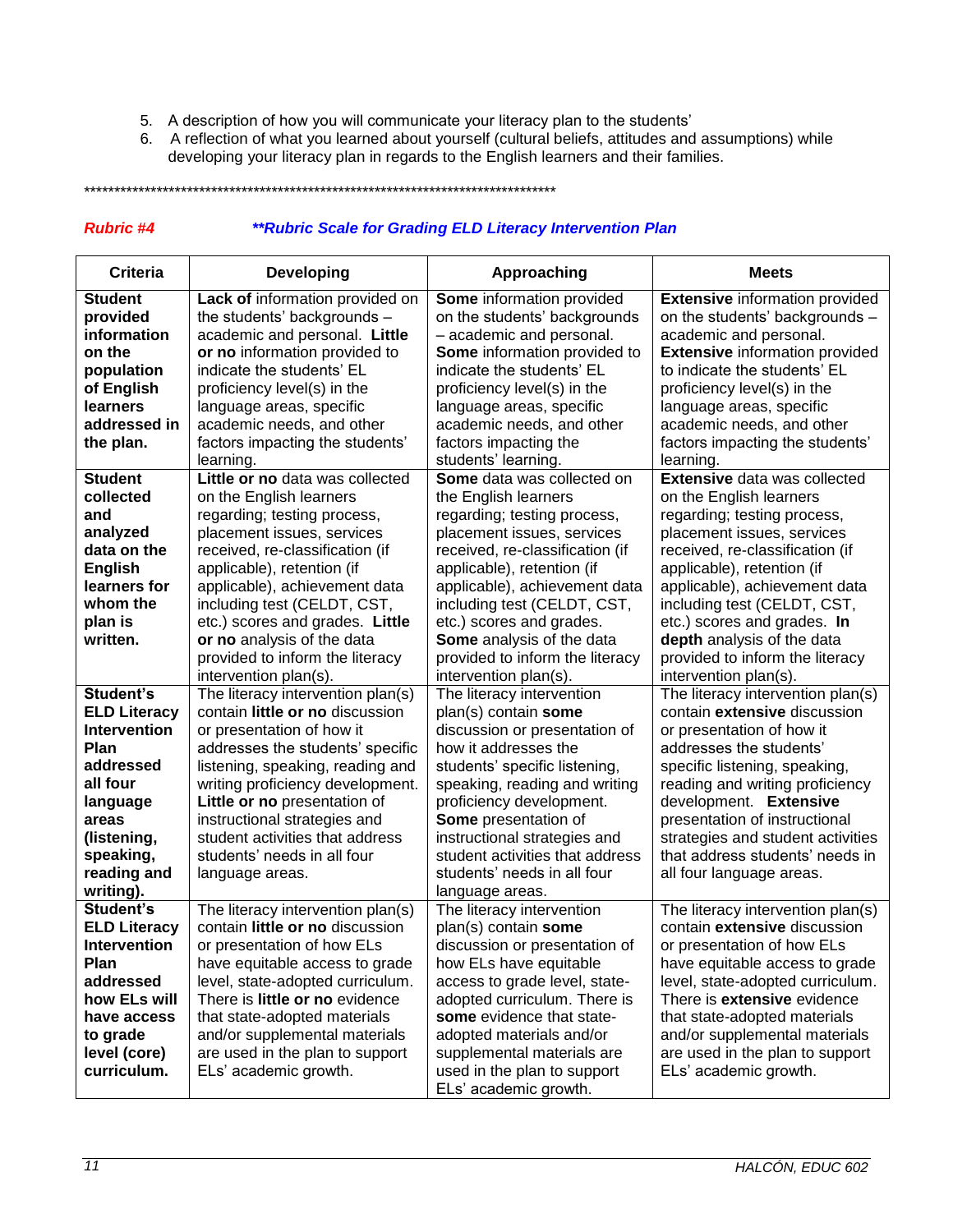# **MODULES & SCHEDULE OF TOPICS & READINGS**

September 1-December 12, 2015

#### <span id="page-11-0"></span>**Note: Refer to specific weekly assignments on Cougar Courses**

**\*\*Discussion: After reading the required weekly material carefully, you will submit a 3-4 page analysis\* of the readings for that week.** 

**Week 1. (**August 31-September 4**) Module 1.** *Introduction & Expectations*

#### *Intro to Class/Expectations/Discussion*

- a. Post to Week 1-Discussion
- b. Post a recent photo of yourself to Cougar Courses. **DUE: September 3rd .**

**Week 2.** (September 7-11) **Module 2.** *The Struggle for Equality (Part I).*

\*\*\*Read: *Joel Spring, Deculturalization and the struggle for equality: A brief history of dominated cultures in the United States (6th Edition).* Chapters 1-3 (Pp. 1-81).

a. Post to Week 2-Discussion

**Week 3.** (September 14-18) **Module 3.** *The Struggle for Equality (Part II)***.**

\*\*\*Read: Joel Spring, *Deculturalization and the struggle for equality: A brief history of dominated cultures in the United States (6th Edition).* Chapters 3-7 (pp. 84-156).

a. Post to Week 3-Discussion

b. Submit a 3-4 page analysis of *Deculturalization and the Struggle for Equality.* **DUE: September 11th .**

## **Week 4.** (September 21-25) **Module 4.** *We Can't Teach What We Don't Know (Part I)*

- \*\*\*Read: *Gary Howard (2008). We Can't Teach What We Don't Know (2nd Ed.*). Chapters 1-3 (pp. 1-62).
- a. Post to Week 4-Discussion

## **Week 5.** (September 28-October 2). **Module 5.** *We Can't Teach What We Don't Know (Part II)*

\*\*\* Read: *Gary Howard (2008). We Can't Teach What We Don't Know (2nd Ed*). Chapters 4-7 (pp. 65- 121).

a. Post to Week 5-Discussion

b. Submit a 3-4 page analysis of *We Can't Teach What We Don't Know*. **DUE: October 2nd .**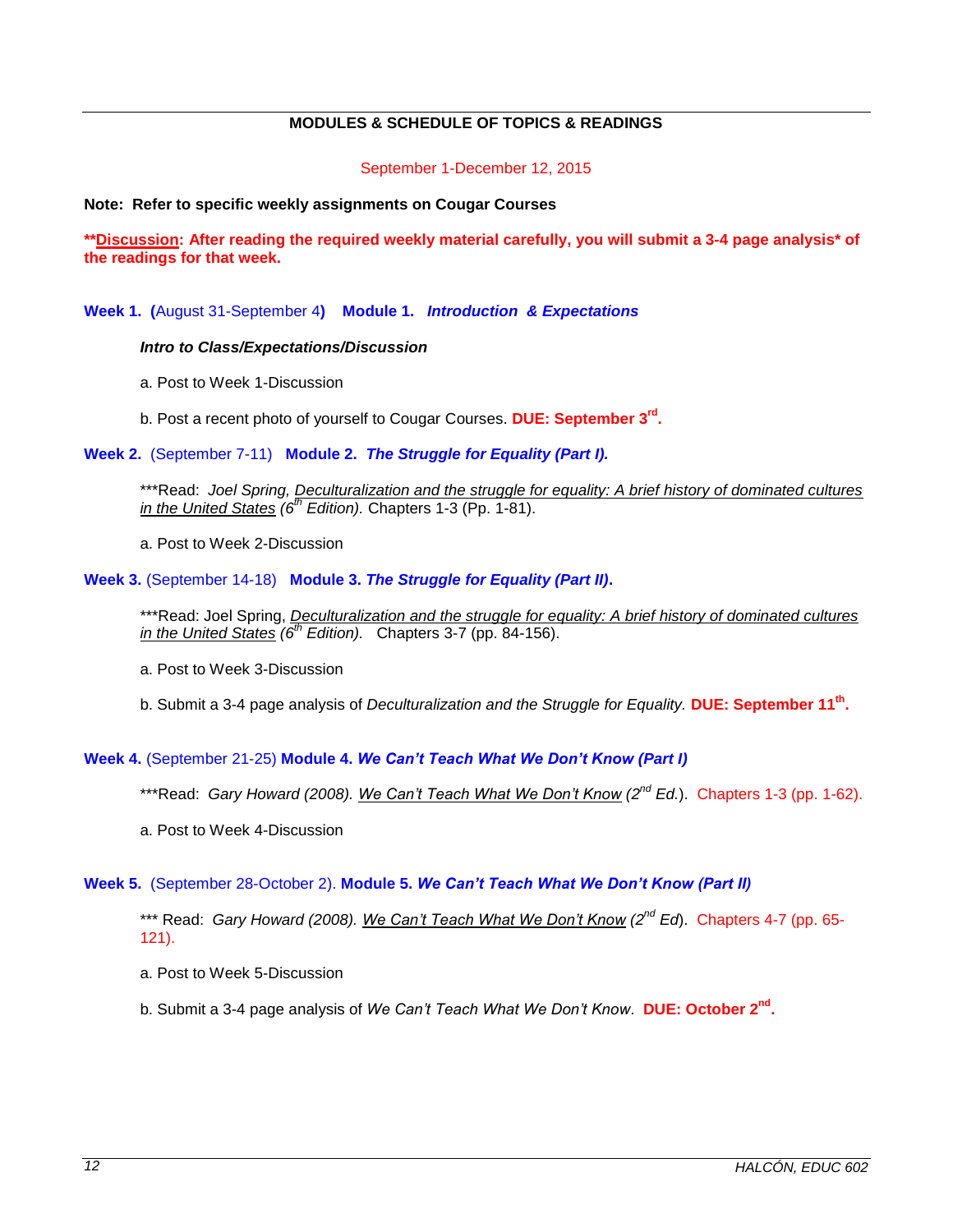#### **Week 6.** (October 5-10) **Module 6.** *Other People's Children (Part I)*

\*\*\*Read: *Lisa Delpit (2006). Other People's Children: Cultural Conflict in the Classroom (2nd Edition).*  (Chapters 1-5 (pp. 1-91).

a. Post to Week 6-Discussion

**Week 7.** (October 12-16) **Module 7.** *Other People's Children (Part II)*

\*\*\*Read: *Lisa Delpit (2006). Other People's Children: Cultural Conflict in the Classroom (2 nd Edition).*  Chapters 6-9 (pp. 104-199).

a. Post to Week 7-Discussion

b. Submit a 3-4 page analysis of *Other People's Children.* **DUE: October 16th .**

**Week 8.** (October 19-23) **Module 8.** *Funds of Knowledge (Part I)*

\*\*\*Read: N. Gonzalez, L. Moll, & C. Amanti (2005). Funds of Knowledge: Theorizing Practices in Households, Communities, and Classrooms. Chapters 1-8 (pp. 1-152).

a. Post to Week 8-Discussion

**Week 9.** (October 26-30) **Module 9.** *Funds of Knowledge (Part II)*

\*\*\*Read: N. Gonzalez, L. Moll, & C. Amanti (2005). Funds of Knowledge: Theorizing Practices in Households, Communities, and Classrooms. Chapters 9-16 (pp. 152-287).

a. Post to Week 9-Discussion

b. Submit a 3-4 page analysis of *Funds of Knowledge.* **DUE: October 30th .**

**Week 10.** (November 2-6) **Module 10.** *The Best For Our Children (Part I)*

\*\*\*Read: Maria Reyes & John Halcón (2000). *The Best For Our Children: Critical Perspectives on Literacy for Latino Students, Chapters 1-8 (Pp. 1-142).*

a. Post to Week 10-Discussion

**Week 11.** (November 9-13) **Module 11.** *The Best For Our Children (Part II)*

\*\*\*Read: Maria Reyes & John Halcón (2000). *The Best For Our Children: Critical Perspectives on Literacy for Latino Students, Chapters 1-8 (Pp 142-247).*

a. Post to Week 11-Discussion

b. Submit a 3-4 page analysis of *The Best For Our Children.* **DUE: November 13th** .

**Week 12.** (November 16-20) **Module 12.** *Subtractive Schooling (Part I)*

\*\*\*Read: *Angela Valenzuela (1999). Subtractive Schooling: U.S.-Mexican Youth and the Politics of Caring. Chapters 1-3 (Pp. 1-114).*

a. Post to Week 12-Discussion